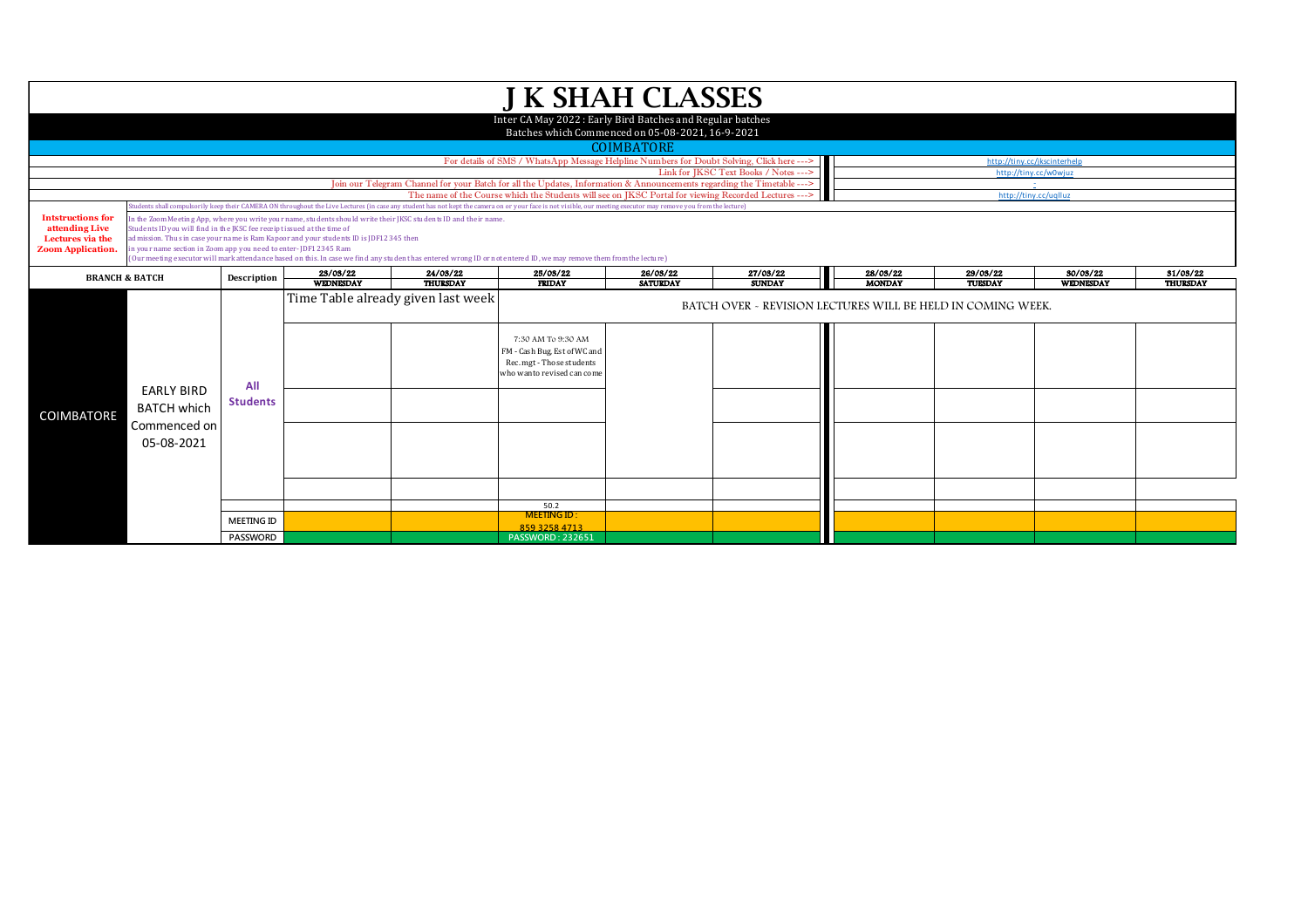|                                                                                            |                                                                       |                                                                                                                                                                                                                                                                                                                                                                                                                                                                                                                                                                                                                                                                                                                                                 |                              |                                    | <b>J K SHAH CLASSES</b>                                                                                                                                                                                                        |                             |                                                             |                           |                              |                       |                             |
|--------------------------------------------------------------------------------------------|-----------------------------------------------------------------------|-------------------------------------------------------------------------------------------------------------------------------------------------------------------------------------------------------------------------------------------------------------------------------------------------------------------------------------------------------------------------------------------------------------------------------------------------------------------------------------------------------------------------------------------------------------------------------------------------------------------------------------------------------------------------------------------------------------------------------------------------|------------------------------|------------------------------------|--------------------------------------------------------------------------------------------------------------------------------------------------------------------------------------------------------------------------------|-----------------------------|-------------------------------------------------------------|---------------------------|------------------------------|-----------------------|-----------------------------|
|                                                                                            |                                                                       |                                                                                                                                                                                                                                                                                                                                                                                                                                                                                                                                                                                                                                                                                                                                                 |                              |                                    | Inter CA May 2022: Early Bird Batches and Regular batches<br>Batches which Commenced on 05-08-2021, 16-9-2021                                                                                                                  |                             |                                                             |                           |                              |                       |                             |
|                                                                                            |                                                                       |                                                                                                                                                                                                                                                                                                                                                                                                                                                                                                                                                                                                                                                                                                                                                 |                              |                                    | For details of SMS / WhatsApp Message Helpline Numbers for Doubt Solving, Click here --->                                                                                                                                      | <b>COIMBATORE</b>           |                                                             |                           | http://tiny.cc/jkscinterhelp |                       |                             |
|                                                                                            |                                                                       |                                                                                                                                                                                                                                                                                                                                                                                                                                                                                                                                                                                                                                                                                                                                                 |                              |                                    | Join our Telegram Channel for your Batch for all the Updates, Information & Announcements regarding the Timetable ---><br>The name of the Course which the Students will see on JKSC Portal for viewing Recorded Lectures ---> |                             | Link for JKSC Text Books / Notes --->                       |                           | http://tiny.cc/uqllua        | http://tinv.cc/w0wiuz |                             |
| <b>Intstructions for</b><br>attending Live<br>Lectures via the<br><b>Zoom Application.</b> |                                                                       | tudents shall compulsorily keep their CAMERA ON throughout the Live Lectures (in case any student has not kept the camera on or your face is not visible, our meeting executor may remove you from the lecture)<br>In the Zoom Meeting App, where you write your name, students should write their JKSC students ID and their name.<br>Students ID you will find in the JKSC fee receipt issued at the time of<br>admission. Thus in case your name is Ram Kapoor and your students ID is JDF12345 then<br>n your name section in Zoom app you need to enter-JDF12345 Ram<br>(Our meeting executor will mark attendance based on this. In case we find any student has entered wrong ID or not entered ID, we may remove them from the lecture) |                              |                                    |                                                                                                                                                                                                                                |                             |                                                             |                           |                              |                       |                             |
| <b>BRANCH &amp; BATCH</b>                                                                  |                                                                       | Description                                                                                                                                                                                                                                                                                                                                                                                                                                                                                                                                                                                                                                                                                                                                     | 23/03/22<br><b>WEDNESDAY</b> | 24/03/22<br><b>THURSDAY</b>        | 25/03/22<br><b>FRIDAY</b>                                                                                                                                                                                                      | 26/03/22<br><b>SATURDAY</b> | 27/03/22<br><b>SUNDAY</b>                                   | 28/03/22<br><b>MONDAY</b> | 29/03/22<br>TUESDAY          | 30/03/22<br>WEDNESDAY | 31/03/22<br><b>THURSDAY</b> |
| <b>COIMBATORE</b>                                                                          | <b>EARLY BIRD</b><br><b>BATCH which</b><br>Commenced on<br>17-08-2021 | All<br><b>Students</b>                                                                                                                                                                                                                                                                                                                                                                                                                                                                                                                                                                                                                                                                                                                          |                              | Time Table already given last week | 7:30 AM To 9:30 AM<br>FM - Cash Bug, Est of WC and<br>Rec. mgt - Those students<br>who wanto revised can come                                                                                                                  |                             | BATCH OVER - REVISION LECTURES WILL BE HELD IN COMING WEEK. |                           |                              |                       |                             |
|                                                                                            |                                                                       | <b>MEETING ID</b>                                                                                                                                                                                                                                                                                                                                                                                                                                                                                                                                                                                                                                                                                                                               |                              |                                    | 50.2<br><b>MEETING ID:</b>                                                                                                                                                                                                     |                             |                                                             |                           |                              |                       |                             |
|                                                                                            |                                                                       | PASSWORD                                                                                                                                                                                                                                                                                                                                                                                                                                                                                                                                                                                                                                                                                                                                        |                              |                                    | 859 3258 4713<br><b>PASSWORD: 232651</b>                                                                                                                                                                                       |                             |                                                             |                           |                              |                       |                             |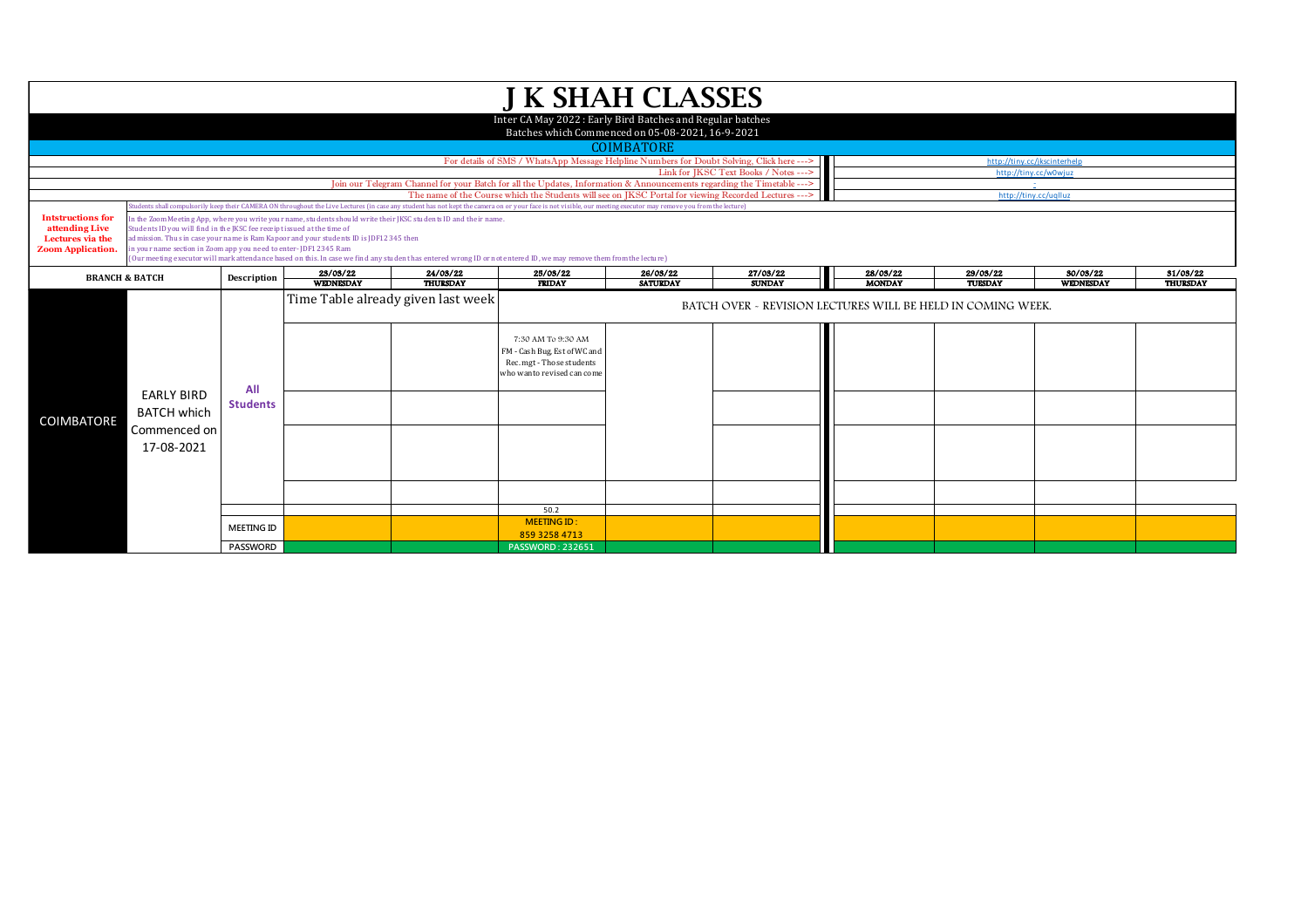|                                                                                            |                                                                                                                                                                                                                                                                                                                                                       |                                      |                              |                                    |                                                                | <b>J K SHAH CLASSES</b>                                                                                                                                                                                                         |                           |                           |                     |                              |                             |  |  |  |
|--------------------------------------------------------------------------------------------|-------------------------------------------------------------------------------------------------------------------------------------------------------------------------------------------------------------------------------------------------------------------------------------------------------------------------------------------------------|--------------------------------------|------------------------------|------------------------------------|----------------------------------------------------------------|---------------------------------------------------------------------------------------------------------------------------------------------------------------------------------------------------------------------------------|---------------------------|---------------------------|---------------------|------------------------------|-----------------------------|--|--|--|
|                                                                                            |                                                                                                                                                                                                                                                                                                                                                       |                                      |                              |                                    |                                                                | Inter CA May 2022: Early Bird Batches and Regular batches<br>Batches which Commenced on 05-08-2021, 16-9-2021                                                                                                                   |                           |                           |                     |                              |                             |  |  |  |
|                                                                                            |                                                                                                                                                                                                                                                                                                                                                       |                                      |                              |                                    |                                                                | <b>COIMBATORE</b>                                                                                                                                                                                                               |                           |                           |                     |                              |                             |  |  |  |
|                                                                                            | For details of SMS / WhatsApp Message Helpline Numbers for Doubt Solving, Click here ---><br>http://tiny.cc/jkscinterhelp<br>Link for JKSC Text Books / Notes --->                                                                                                                                                                                    |                                      |                              |                                    |                                                                |                                                                                                                                                                                                                                 |                           |                           |                     |                              |                             |  |  |  |
|                                                                                            |                                                                                                                                                                                                                                                                                                                                                       |                                      |                              |                                    |                                                                |                                                                                                                                                                                                                                 |                           |                           |                     | http://tinv.cc/w0wiuz        |                             |  |  |  |
|                                                                                            | Join our Telegram Channel for your Batch for all the Updates, Information & Announcements regarding the Timetable ---><br>The name of the Course which the Students will see on JKSC Portal for viewing Recorded Lectures ---><br>http://tiny.cc/uqlluz                                                                                               |                                      |                              |                                    |                                                                |                                                                                                                                                                                                                                 |                           |                           |                     |                              |                             |  |  |  |
|                                                                                            | udents shall compulsorily keep their CAMERA ON throughout the Live Lectures (in case any student has not kept the camera on or your face is not visible, our meeting executor may remove you from the lecture)                                                                                                                                        |                                      |                              |                                    |                                                                |                                                                                                                                                                                                                                 |                           |                           |                     |                              |                             |  |  |  |
| <b>Intstructions for</b><br>attending Live<br>Lectures via the<br><b>Zoom Application.</b> | n the Zoom Meeting App, where you write your name, students should write their JKSC students ID and their name.<br>Students ID you will find in the JKSC fee receipt issued at the time of<br>admission. Thus in case your name is Ram Kapoor and your students ID is JDF12345 then<br>n your name section in Zoom app you need to enter-JDF12345 Ram |                                      |                              |                                    |                                                                |                                                                                                                                                                                                                                 |                           |                           |                     |                              |                             |  |  |  |
|                                                                                            | Our meeting executor will mark attendance based on this. In case we find any student has entered wrong ID or not entered ID, we may remove them from the lecture)                                                                                                                                                                                     |                                      |                              |                                    |                                                                |                                                                                                                                                                                                                                 |                           |                           |                     |                              |                             |  |  |  |
|                                                                                            | <b>BRANCH &amp; BATCH</b>                                                                                                                                                                                                                                                                                                                             | Description                          | 23/03/22<br><b>WEDNESDAY</b> | 24/03/22<br><b>THURSDAY</b>        | 25/03/22<br><b>FRIDAY</b>                                      | 26/03/22<br><b>SATURDAY</b>                                                                                                                                                                                                     | 27/03/22<br><b>SUNDAY</b> | 28/03/22<br><b>MONDAY</b> | 29/03/22<br>TUESDAY | 30/03/22<br><b>WEDNESDAY</b> | 31/03/22<br><b>THURSDAY</b> |  |  |  |
|                                                                                            |                                                                                                                                                                                                                                                                                                                                                       |                                      |                              |                                    |                                                                |                                                                                                                                                                                                                                 |                           |                           |                     |                              |                             |  |  |  |
| <b>COIMBATORE</b>                                                                          | REGULAR<br><b>BATCH which</b><br>Commenced on<br>16-09-2021                                                                                                                                                                                                                                                                                           |                                      |                              | Time Table already given last week | 7:30 AM To 9:30 AM<br><b>FM</b>                                | <b>Batch over, Revision lecture</b><br>for Audit, Law, Costing & Eco<br>will be held in coming weeks<br>after few days - the details<br>for the same will be shared<br>via TT and the TT will be<br>posted in telegram channel. |                           |                           |                     |                              |                             |  |  |  |
|                                                                                            |                                                                                                                                                                                                                                                                                                                                                       |                                      |                              |                                    | 50.2                                                           |                                                                                                                                                                                                                                 |                           |                           |                     |                              |                             |  |  |  |
|                                                                                            |                                                                                                                                                                                                                                                                                                                                                       | <b>MEETING ID</b><br><b>PASSWORD</b> |                              |                                    | <b>MEETING ID:</b><br>859 3258 4713<br><b>PASSWORD: 232651</b> |                                                                                                                                                                                                                                 |                           |                           |                     |                              |                             |  |  |  |